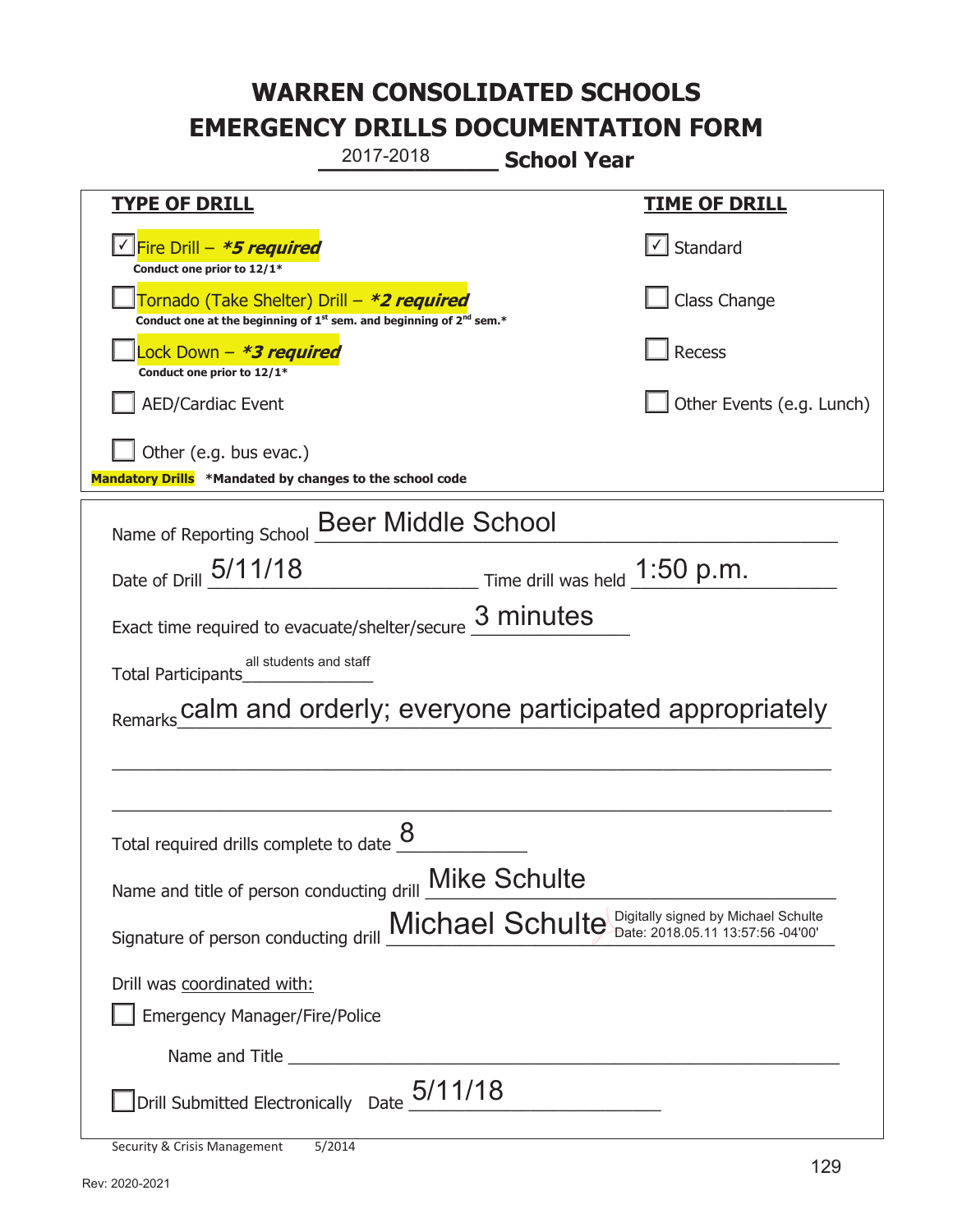**\_\_\_\_\_\_\_\_\_\_\_\_\_ School Year** 

| <u>TYPE OF DRILL</u>                                                                                                                      | <u>TIME OF DRILL</u>      |
|-------------------------------------------------------------------------------------------------------------------------------------------|---------------------------|
| √ Fire Drill – <i>*5 required</i><br>Conduct one prior to 12/1*                                                                           | √ Standard                |
| Tornado (Take Shelter) Drill – *2 required<br>Conduct one at the beginning of 1 <sup>st</sup> sem. and beginning of 2 <sup>nd</sup> sem.* | Class Change              |
| Lock Down - *3 required<br>Conduct one prior to 12/1*                                                                                     | <b>Recess</b>             |
| <b>AED/Cardiac Event</b>                                                                                                                  | Other Events (e.g. Lunch) |
| Other (e.g. bus evac.)<br>Mandatory Drills *Mandated by changes to the school code                                                        |                           |
| Name of Reporting School Beer Middle School                                                                                               |                           |
| Date of Drill 5/10/18<br>$\frac{1}{2}$ Time drill was held $\frac{7:55 \text{ a.m.}}{2}$                                                  |                           |
| $3$ min.<br>Exact time required to evacuate/shelter/secure                                                                                |                           |
| all students and staff<br>Total Participants                                                                                              |                           |
| calm and orderly; everyone participated appropriately.                                                                                    |                           |
|                                                                                                                                           |                           |
| Total required drills complete to date                                                                                                    |                           |
| Name and title of person conducting drill <b>Mike Schulte</b>                                                                             |                           |
| Michael Schulte Digitally signed by Michael Schulte<br>Signature of person conducting drill                                               |                           |
| Drill was coordinated with:                                                                                                               |                           |
| <b>Emergency Manager/Fire/Police</b>                                                                                                      |                           |
|                                                                                                                                           |                           |
| Drill Submitted Electronically Date $_05/10/18$                                                                                           |                           |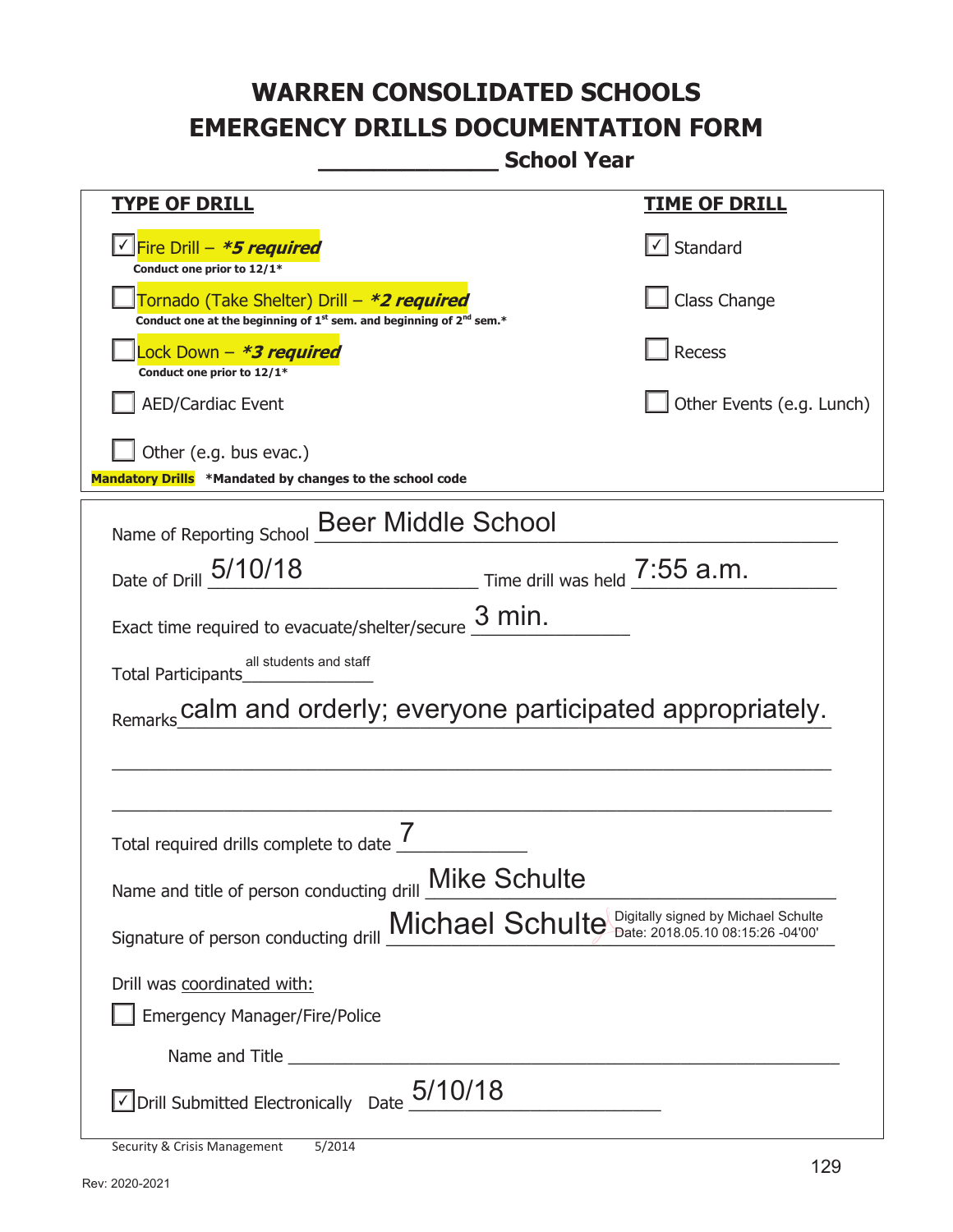**\_\_\_\_\_\_\_\_\_\_\_\_\_ School Year** 

| <b>TYPE OF DRILL</b>                                                                                                                      | <u>TIME OF DRILL</u>      |
|-------------------------------------------------------------------------------------------------------------------------------------------|---------------------------|
| Fire Drill - *5 required<br>Conduct one prior to 12/1*                                                                                    | $\cup$ Standard           |
| Tornado (Take Shelter) Drill – *2 required<br>Conduct one at the beginning of 1 <sup>st</sup> sem. and beginning of 2 <sup>nd</sup> sem.* | Class Change              |
| Lock Down - *3 required<br>Conduct one prior to 12/1*                                                                                     | Recess                    |
| <b>AED/Cardiac Event</b>                                                                                                                  | Other Events (e.g. Lunch) |
| Other (e.g. bus evac.)<br>Mandatory Drills *Mandated by changes to the school code                                                        |                           |
| Name of Reporting School Beer Middle School                                                                                               |                           |
| Date of Drill 3/28/18<br>$\frac{8:30}{2}$ Time drill was held $\frac{8:30}{2}$ a.m.                                                       |                           |
| 6 min.<br>Exact time required to evacuate/shelter/secure                                                                                  |                           |
| all students and staff<br>Total Participants                                                                                              |                           |
| calm and orderly; everyone participated appropriately                                                                                     |                           |
|                                                                                                                                           |                           |
|                                                                                                                                           |                           |
| Total required drills complete to date                                                                                                    |                           |
| Name and title of person conducting drill Mike Schulte, Asst. Principal                                                                   |                           |
| Signature of person conducting drill Michael Schulte Digitally signed by Michael Schulte                                                  |                           |
| Drill was coordinated with:                                                                                                               |                           |
| <b>Emergency Manager/Fire/Police</b>                                                                                                      |                           |
|                                                                                                                                           |                           |
|                                                                                                                                           |                           |

| Security & Crisis Management |  | 5/2014 |
|------------------------------|--|--------|
|------------------------------|--|--------|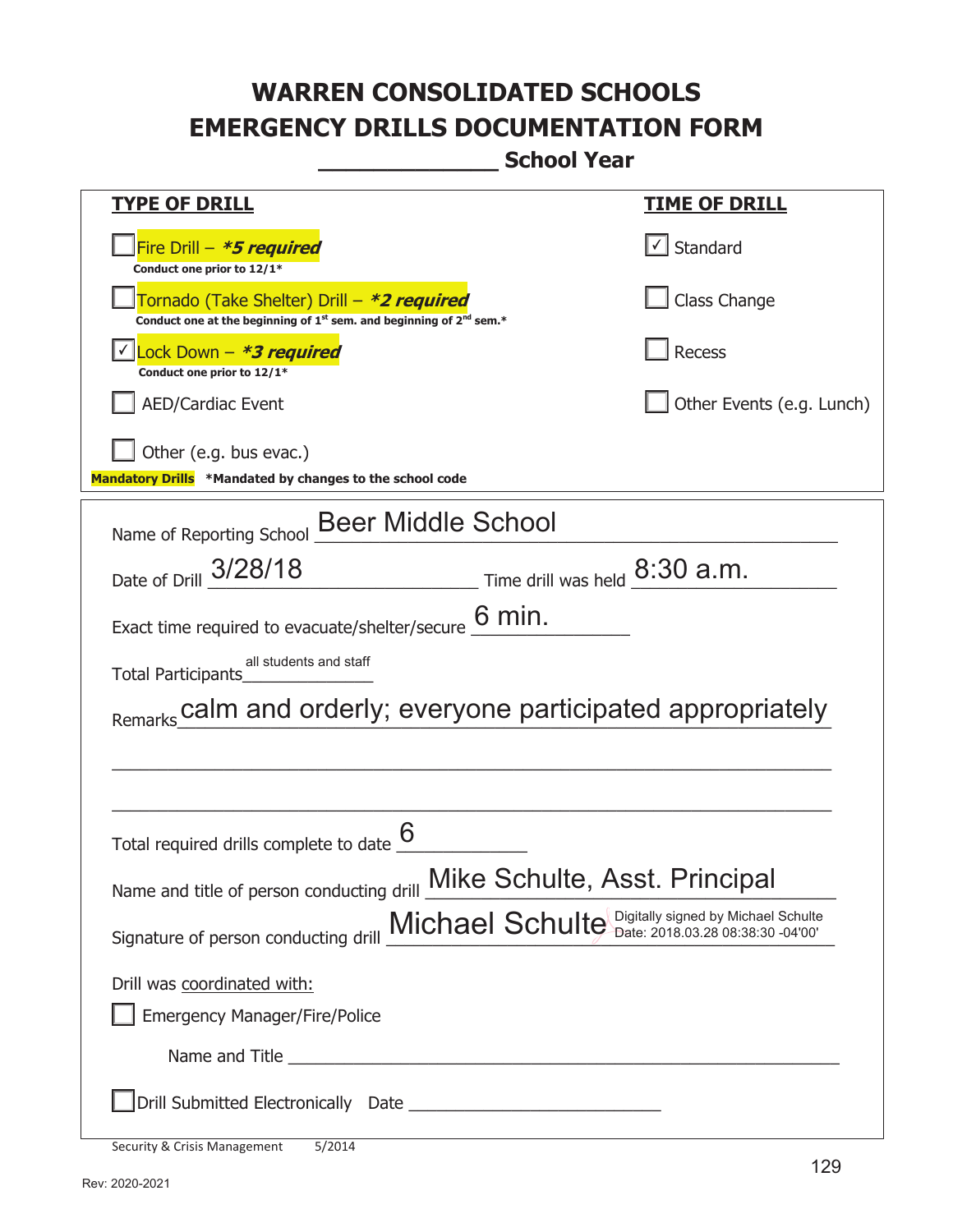**\_\_\_\_\_\_\_\_\_\_\_\_\_ School Year**  2017 - 2018

| <b>TYPE OF DRILL</b>                                                                                                                      | <u>TIME OF DRILL</u>              |  |
|-------------------------------------------------------------------------------------------------------------------------------------------|-----------------------------------|--|
| Fire Drill - *5 required<br>Conduct one prior to 12/1*                                                                                    | $\lfloor \angle \rfloor$ Standard |  |
| Tornado (Take Shelter) Drill – *2 required<br>Conduct one at the beginning of 1 <sup>st</sup> sem. and beginning of 2 <sup>nd</sup> sem.* | Class Change                      |  |
| Lock Down - *3 required<br>Conduct one prior to 12/1*                                                                                     | Recess                            |  |
| <b>AED/Cardiac Event</b>                                                                                                                  | Other Events (e.g. Lunch)         |  |
| Other (e.g. bus evac.)                                                                                                                    |                                   |  |
| Mandatory Drills *Mandated by changes to the school code                                                                                  |                                   |  |
| Name of Reporting School Beer Middle School                                                                                               |                                   |  |
| 11/3/2017<br>Date of Drill                                                                                                                | Time drill was held $1:34$ p.m.   |  |
| Exact time required to evacuate/shelter/secure 4 minutes                                                                                  |                                   |  |
| all students and staff<br><b>Total Participants</b>                                                                                       |                                   |  |
| Remarks calm and orderly; everyone participated appropriately                                                                             |                                   |  |
|                                                                                                                                           |                                   |  |
|                                                                                                                                           |                                   |  |
| Total required drills complete to date                                                                                                    |                                   |  |
| Name and title of person conducting drill Michael Schulte                                                                                 |                                   |  |
| Signature of person conducting drill Michael Schulte Digitally signed by Michael Schulte                                                  |                                   |  |
| Drill was coordinated with:                                                                                                               |                                   |  |
| <b>Emergency Manager/Fire/Police</b>                                                                                                      |                                   |  |
|                                                                                                                                           |                                   |  |
|                                                                                                                                           |                                   |  |

|  | Security & Crisis Management | 5/2014 |
|--|------------------------------|--------|
|--|------------------------------|--------|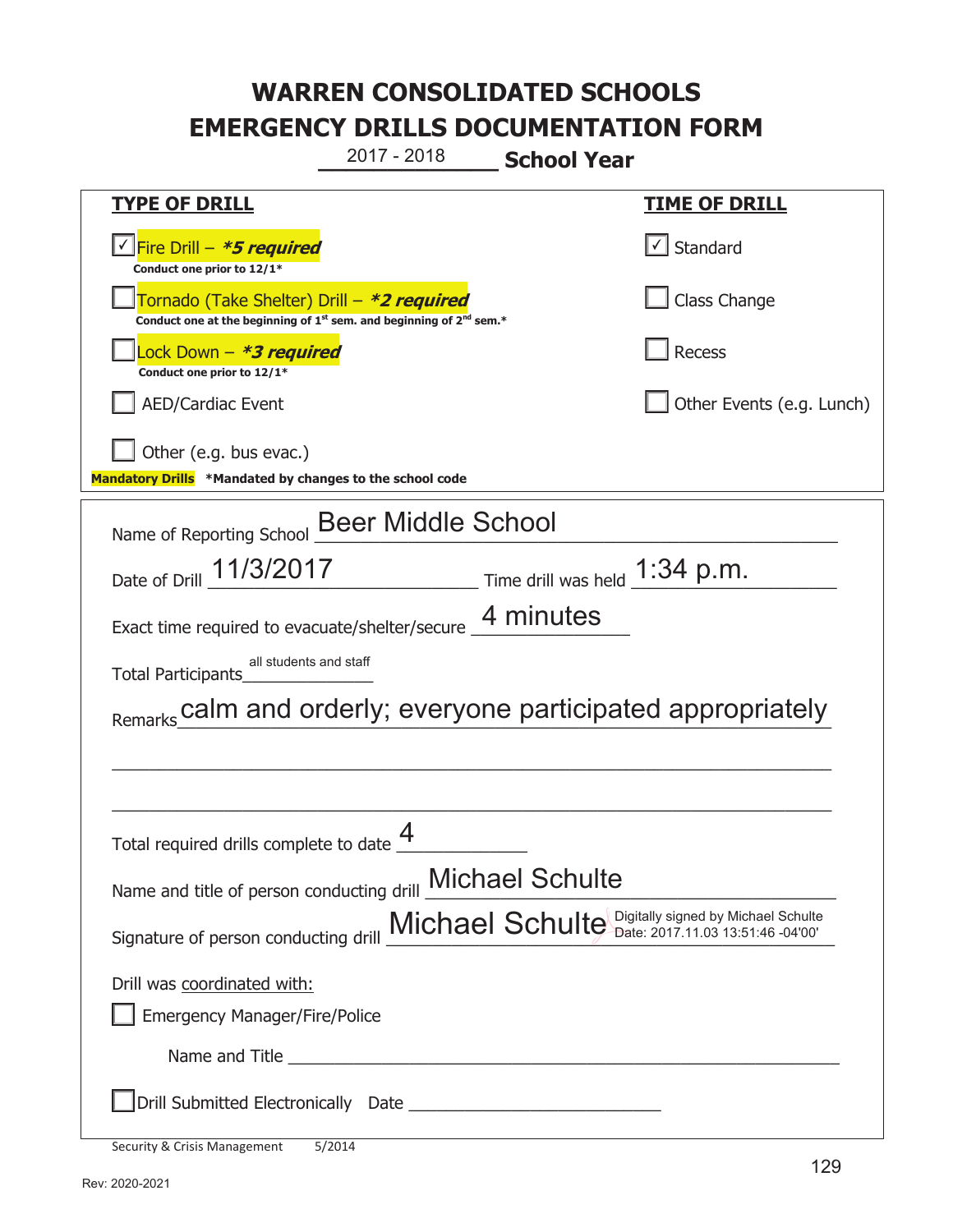**\_\_\_\_\_\_\_\_\_\_\_\_\_ School Year**  2017 - 2018

| <b>TYPE OF DRILL</b>                                                                                                        | <b>TIME OF DRILL</b>                                     |  |
|-----------------------------------------------------------------------------------------------------------------------------|----------------------------------------------------------|--|
| Fire Drill - *5 required<br>Conduct one prior to 12/1*                                                                      | √ Standard                                               |  |
| Tornado (Take Shelter) Drill – *2 required<br>Conduct one at the beginning of $1^{st}$ sem. and beginning of $2^{nd}$ sem.* | Class Change                                             |  |
| √ <mark>Lock Down – <i>*<b>3 required</b></i></mark><br>Conduct one prior to 12/1*                                          | Recess                                                   |  |
| <b>AED/Cardiac Event</b>                                                                                                    | Other Events (e.g. Lunch)                                |  |
| Other (e.g. bus evac.)                                                                                                      |                                                          |  |
| Mandatory Drills *Mandated by changes to the school code                                                                    |                                                          |  |
| Name of Reporting School Beer Middle School                                                                                 |                                                          |  |
| Date of Drill Sept. 20, 2017                                                                                                | $\frac{1}{2}$ Time drill was held $\frac{1}{2}$ :48 p.m. |  |
| Exact time required to evacuate/shelter/secure 7 minutes                                                                    |                                                          |  |
| all students and staff<br>Total Participants                                                                                |                                                          |  |
| Remarks_calm and orderly; everyone participated appropriately                                                               |                                                          |  |
|                                                                                                                             |                                                          |  |
|                                                                                                                             |                                                          |  |
| Total required drills complete to date                                                                                      |                                                          |  |
| Name and title of person conducting drill Mike Schulte                                                                      |                                                          |  |
| Signature of person conducting drill Michael Schulte Digitally signed by Michael Schulte                                    |                                                          |  |
| Drill was coordinated with:                                                                                                 |                                                          |  |
| <b>Emergency Manager/Fire/Police</b>                                                                                        |                                                          |  |
|                                                                                                                             |                                                          |  |
| Name and Title                                                                                                              |                                                          |  |
| □ Drill Submitted Electronically Date September 20, 1017                                                                    |                                                          |  |